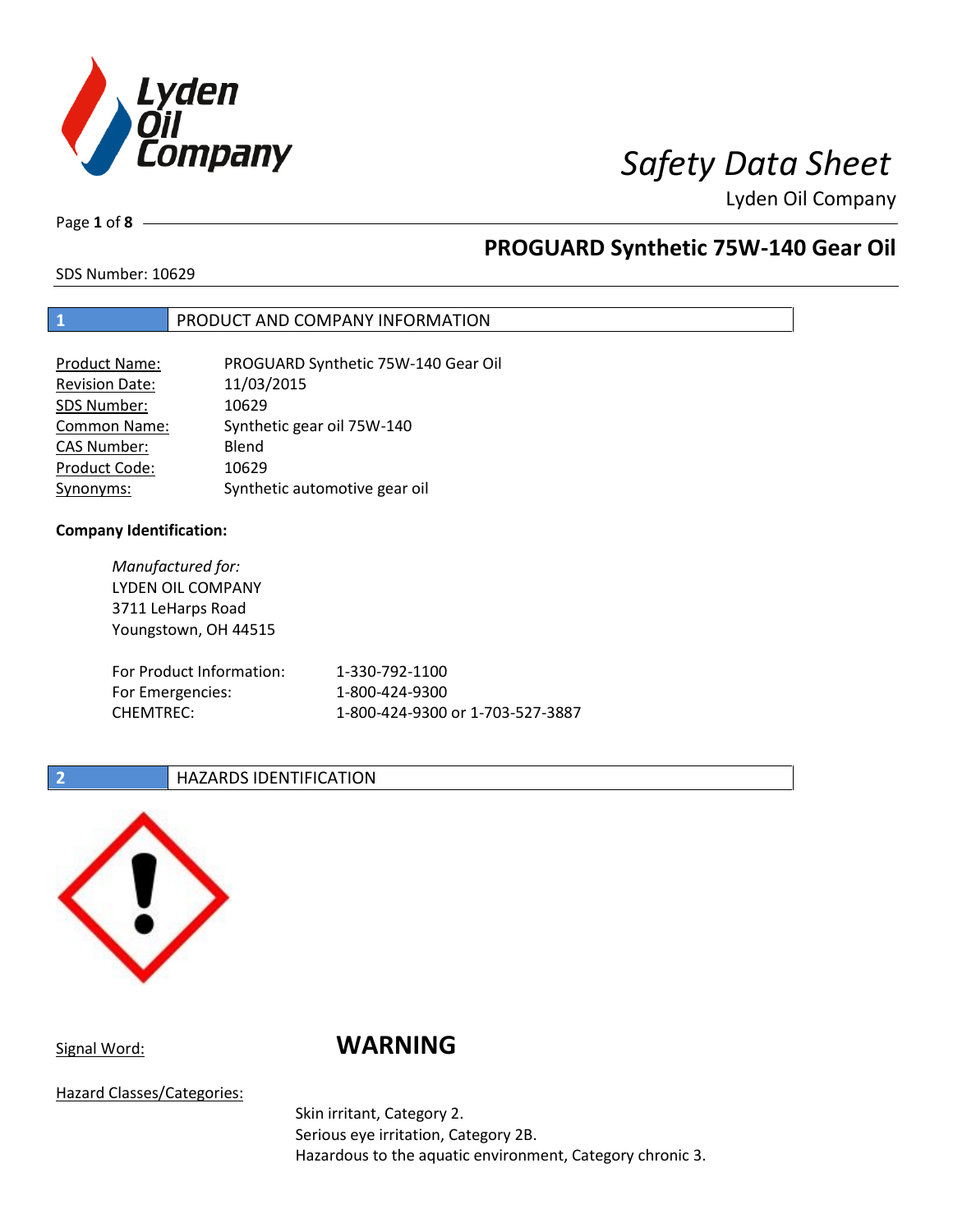

Page **2** of **8**

# **PROGUARD Synthetic 75W-140 Gear Oil**

| SDS Number: 10629 |  |
|-------------------|--|
|                   |  |

| Hazard Statement(s):     |                                                                       |
|--------------------------|-----------------------------------------------------------------------|
|                          | H315: Causes skin irritation.                                         |
|                          | H320: Causes eye irritation.                                          |
|                          | H412: Harmful to aquatic life with long-lasting effects.              |
| Precaution Statement(s): |                                                                       |
|                          | P101: If medical advice is needed, have product container or label at |
|                          | hand.                                                                 |
|                          | P102: Keep out of reach of children.                                  |
|                          | P103: Read label before use.                                          |
|                          | P273: Avoid release to the environment.                               |
|                          | P302+352: IF ON SKIN: Wash with plenty of soap and water.             |
|                          | P305+351+338: IF IN EYES: Rinse cautiously with water for several     |
|                          | minutes. Remove contact lenses if present and easy to $do$ – continue |
|                          | rinsing.                                                              |
|                          |                                                                       |

Other Hazard Statement(s):

Repeated exposure may cause skin dryness or cracking.

**3** COMPOSITION / INFORMATION ON INGREDIENTS

## Ingredients:

*Mixture of the substances listed below with nonhazardous additions.*

| <b>Chemical Name</b>   | <b>CAS Number</b> | Percentage |
|------------------------|-------------------|------------|
| Synthetic base oil     | Proprietary       | >70        |
| Additives              | Proprietary       | $20$       |
| Alkyl Phosphate        | Proprietary       | < 0.5      |
| Long chain alkyl amine | Proprietary       | < 0.5      |

*\*Any concentration shown as a range is to protect confidentiality or is due to batch variation.*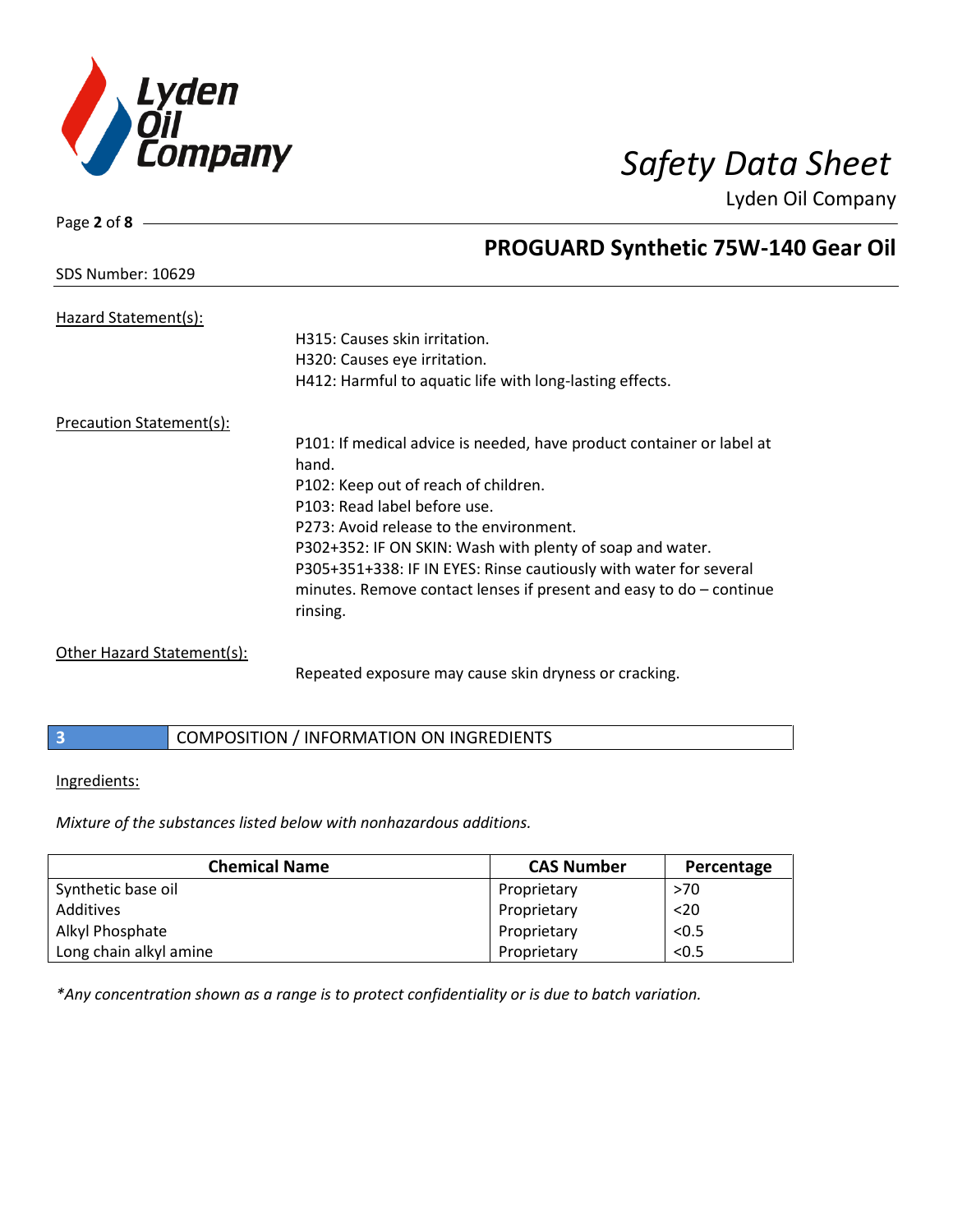

٦

Page **3** of **8**

# **PROGUARD Synthetic 75W-140 Gear Oil**

SDS Number: 10629

| 4                                             | FIRST AID MEASURES                                                                                                                                           |
|-----------------------------------------------|--------------------------------------------------------------------------------------------------------------------------------------------------------------|
| Description of First Aid Measures:            |                                                                                                                                                              |
| Inhalation:                                   | If symptoms develop, move victim to fresh air. If symptoms persist,<br>obtain medical attention.                                                             |
| <b>Skin Contact:</b>                          | Wash with soap and water. Remove contaminated clothing and wash<br>before reuse. Get medical attention if needed.                                            |
| Eye Contact:                                  | Rinse opened eye for several minutes under running water. If<br>symptoms persist, consult medical attention.                                                 |
| Ingestion:                                    | Rinse mouth with water. If symptoms develop, obtain medical<br>attention.                                                                                    |
| Symptoms and Effects, both acute and delayed: | No further relevent data available.                                                                                                                          |
| <b>Recommended Actions:</b>                   | Treat symptomatically. Call a doctor or poison<br>control center for guidance.                                                                               |
| 5                                             | FIRE FIGHTING MEASURES                                                                                                                                       |
| Recommended Fire-Extinguishing Equipment:     | Use dry powder, foam, or carbon dioxide fire<br>extinguishers. Water may be ineffective in fighting<br>an oil fire unless used by experienced fire fighters. |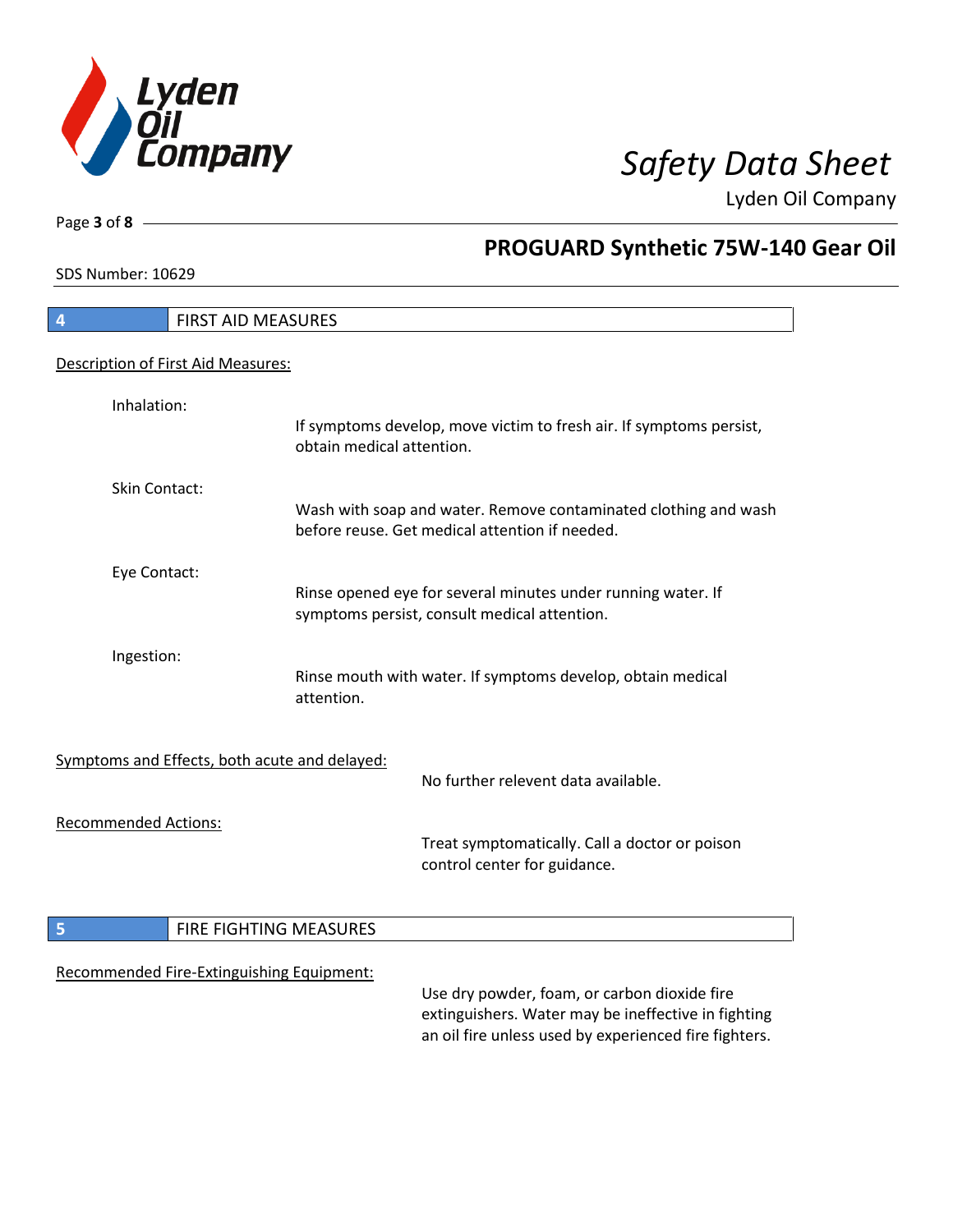

Page **4** of **8**

**PROGUARD Synthetic 75W-140 Gear Oil**

Lyden Oil Company

| SDS Number: 10629                                            |                                    |                                                                                                                                                                                                    |
|--------------------------------------------------------------|------------------------------------|----------------------------------------------------------------------------------------------------------------------------------------------------------------------------------------------------|
| Possible Hazards During a Fire:                              |                                    | Hazardous combustion products may include: A<br>complex mixture of airborne solid and liquid<br>particulates and gases (smoke). Carbon monoxide.<br>Unidentified organic and inorganic compounds.  |
| <b>Recommendations to Firefighters:</b>                      |                                    | Proper protective equipment including breathing<br>apparatus.                                                                                                                                      |
| 6                                                            | <b>ACCIDENTAL RELEASE MEASURES</b> |                                                                                                                                                                                                    |
| <b>Personal Precautions:</b><br><b>Emergency Procedures:</b> |                                    | Avoid contact with skin, eyes, and clothing. Avoid<br>breathing vapors.<br>Keep away from sources of ignition.<br>Contain spilled material, collect in suitable and<br>properly labled containers. |
| <b>Environmental Precautions:</b>                            |                                    | Do not allow to reach sewage system or any water<br>course.<br>Do not allow to enter ground waters.                                                                                                |
| <b>Cleanup Procedures:</b>                                   |                                    | Pick up excess with inert absorbant material. Treat<br>contaminated absorbent same as spilled product.                                                                                             |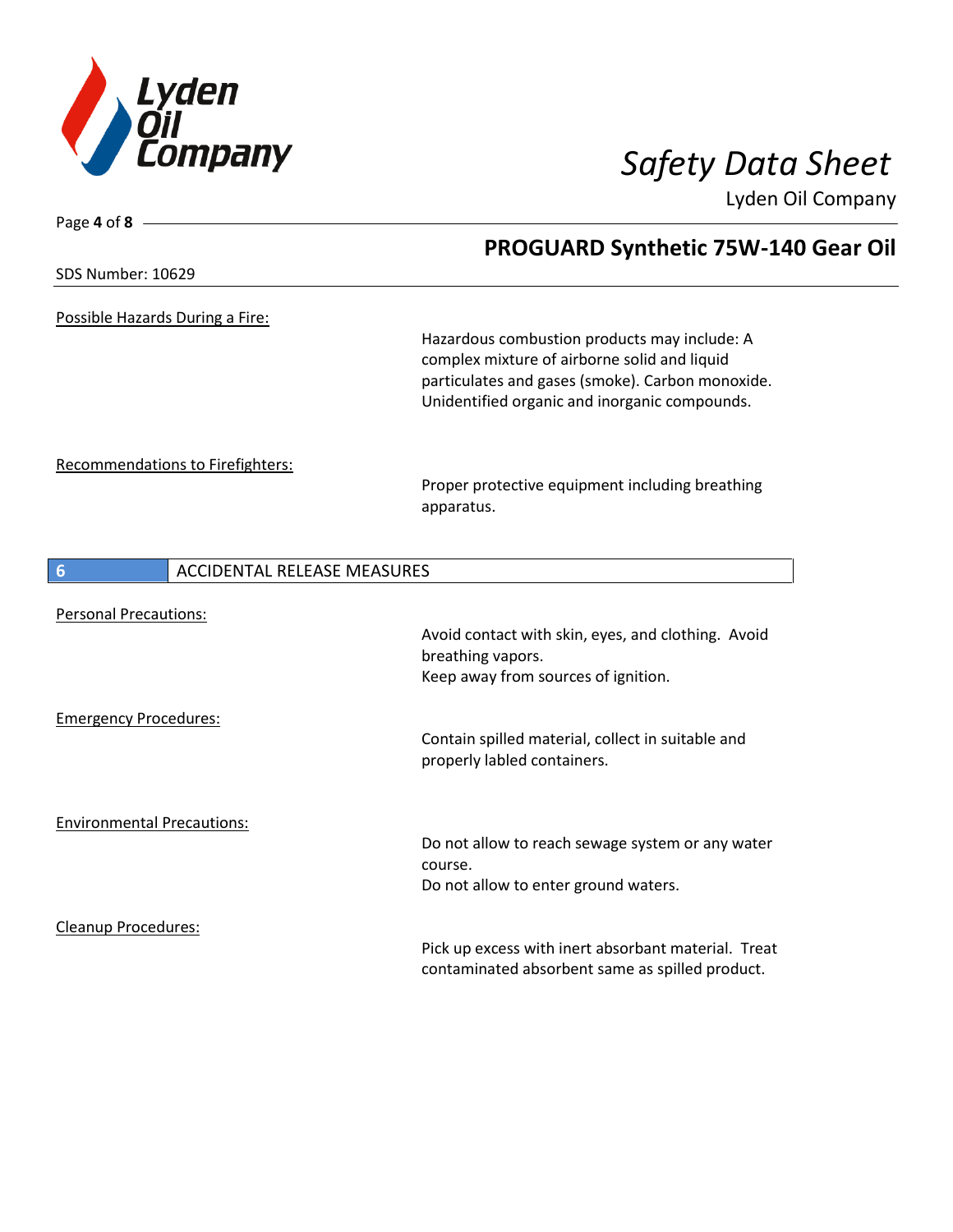

**PROGUARD Synthetic 75W-140 Gear Oil**

Lyden Oil Company

SDS Number: 10629

Page **5** of **8**

| 7                            | <b>HANDLING AND STORAGE</b>             |                                                                                        |
|------------------------------|-----------------------------------------|----------------------------------------------------------------------------------------|
|                              |                                         |                                                                                        |
| <b>Handling Precautions:</b> |                                         | Handle with care and avoid spillage on the floor.                                      |
|                              |                                         | Do not cut, weld, drill, grind, braze, or solder                                       |
|                              |                                         | container.                                                                             |
|                              |                                         | Ensure all equipment is electrically grounded before<br>beginning transfer operations. |
|                              |                                         |                                                                                        |
| <b>Storage Requirements:</b> |                                         |                                                                                        |
|                              |                                         | Keep container tightly sealed.<br>Keep away from sources of ignition.                  |
|                              |                                         |                                                                                        |
| 8                            | EXPOSURE CONTROLS / PERSONAL PROTECTION |                                                                                        |
|                              |                                         |                                                                                        |
| <b>Exposure Limits:</b>      |                                         |                                                                                        |
|                              | No data available.                      |                                                                                        |
| <b>Engineering Controls:</b> |                                         |                                                                                        |
|                              |                                         | All ventilation should be designed in accordance                                       |
|                              |                                         | with OSHA standard (29 CFR 1910.94).                                                   |
|                              | Personal Protective Equipment:          |                                                                                        |
|                              |                                         |                                                                                        |
|                              |                                         | Wash hands before breaks and at the end of work.                                       |
|                              |                                         | Use safety glasses and gloves.                                                         |
|                              |                                         |                                                                                        |
| 9                            | PHYSICAL AND CHEMICAL PROPERTIES        |                                                                                        |

Physical State: Liquid Flash Point: 200° C / 392° F

Odor: Data not available Odor Threshold: Data not available pH: Data not available Melting Point: Case Controller Melting Point: Boiling Point: Case Communication Controller Data not available Boiling Range: The Contract Contract Data not available Evaporation Rate: Data not available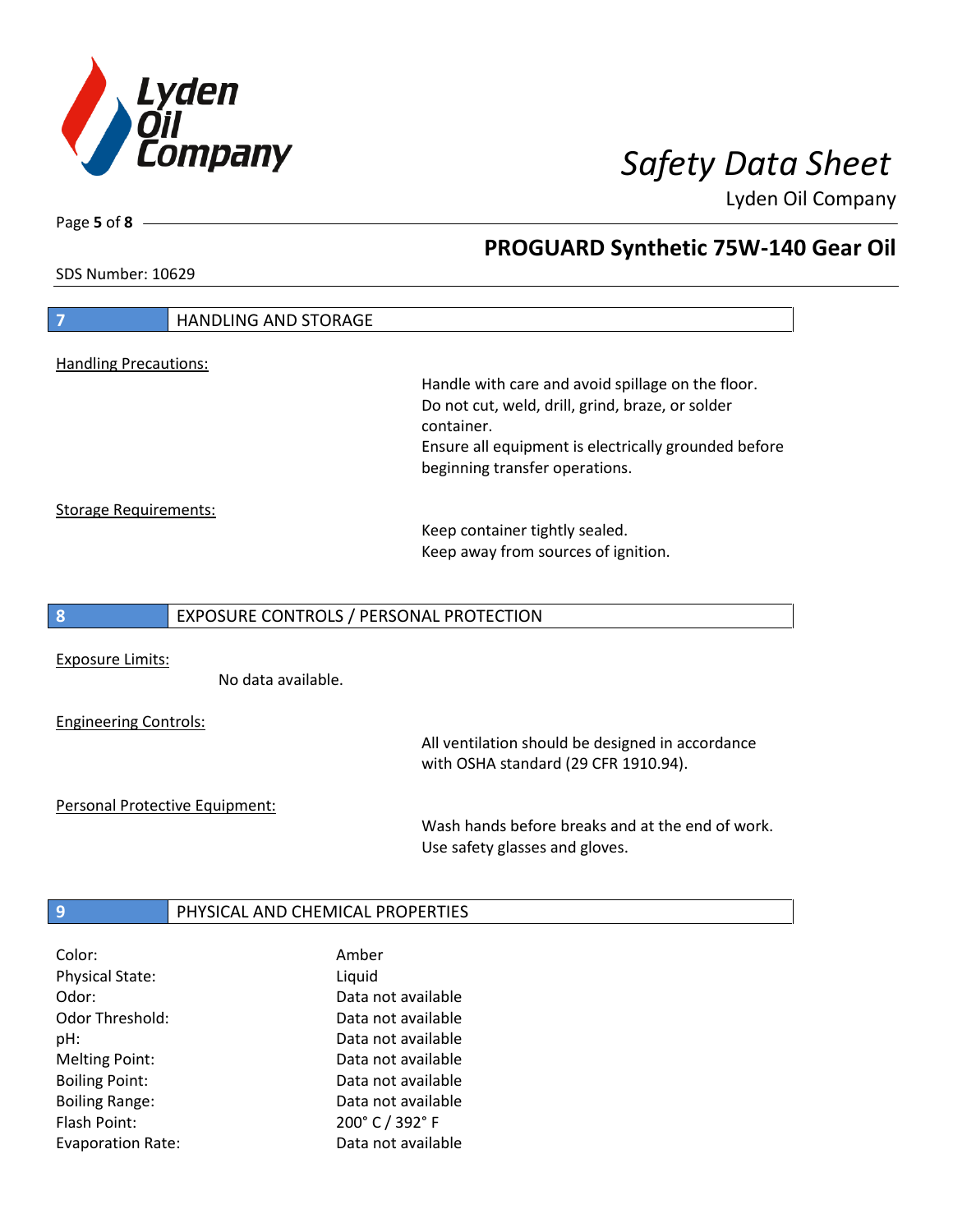

**PROGUARD Synthetic 75W-140 Gear Oil**

Lyden Oil Company

## SDS Number: 10629

Page **6** of **8**

| Flammability:                     | Data not available              |
|-----------------------------------|---------------------------------|
| <b>Flammability Limits:</b>       | Data not available              |
| Vapor Pressure:                   | Data not available              |
| Vapor Density:                    | Data not available              |
| <b>Relative Density:</b>          | 7.22 pounds per gallon at 60° F |
| Solubilities:                     | Insoluble in water              |
| <b>Partition Coefficient:</b>     | Data not available              |
| Auto-Ignition Temperature:        | Data not available              |
| <b>Decomposition Temperature:</b> | Data not available              |
| Viscosity:                        | Data not available              |
|                                   |                                 |

# **10** STABILITY AND REACTIVITY Stability: Stable under normal conditions. Reactivity: Not reactive under normal conditions. Conditions to Avoid: Extreme temperature, sparks, open flame, and direct sunlight. Hazardous Reactions: No known hazardous reactions. Incompatible Materials: No further relevant information available. Decomposition Products: Hazardous decomposition products are not expected to form. **11 TOXICOLOGICAL INFORMATION**

Routes of Exposure:

Skin and eye contact are the primary routes of exposure although exposure may occur following accidental ingestion.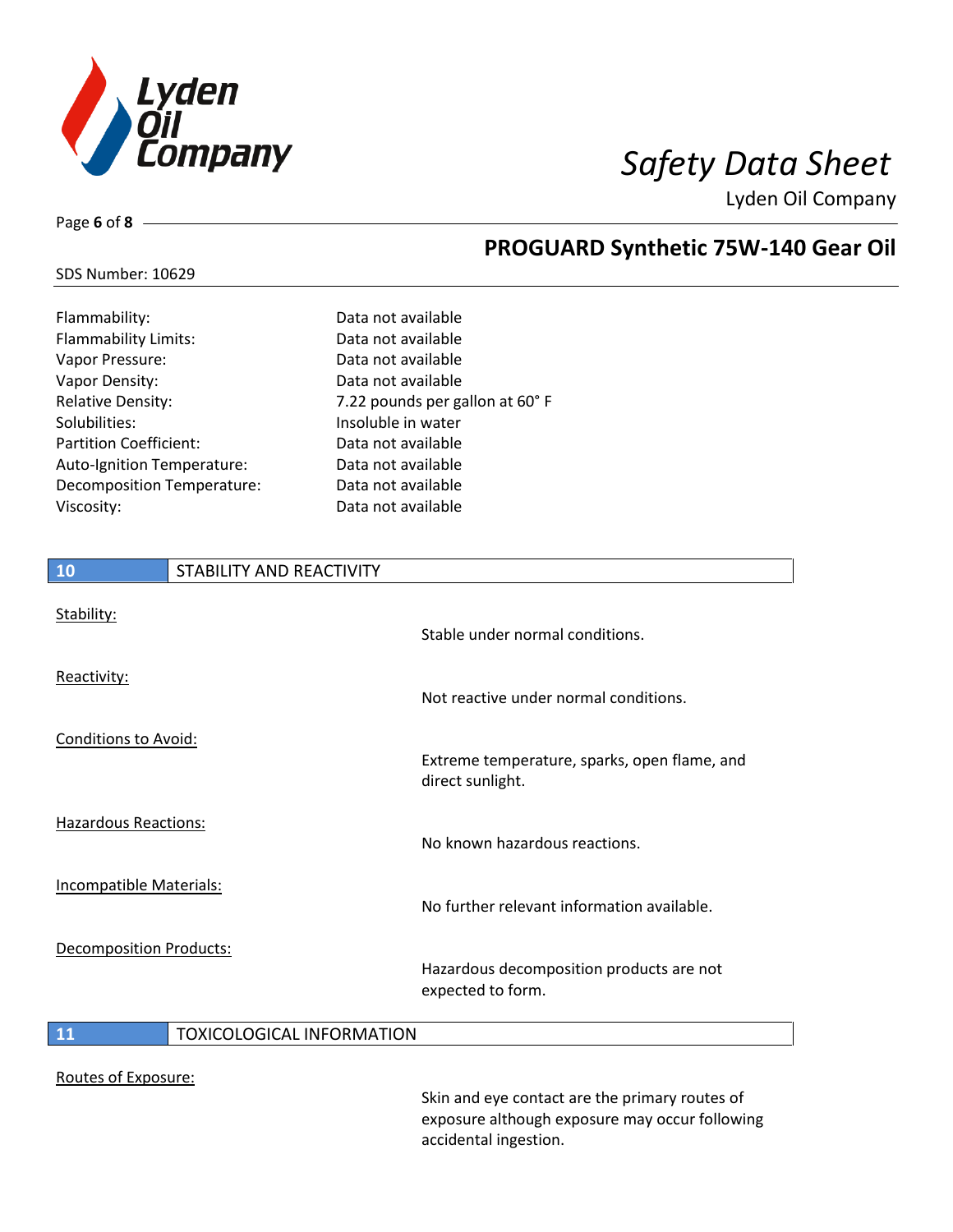

| Page 7 of 8 $-$                |                                     |                                                                                             |
|--------------------------------|-------------------------------------|---------------------------------------------------------------------------------------------|
|                                |                                     | <b>PROGUARD Synthetic 75W-140 Gear Oil</b>                                                  |
| SDS Number: 10629              |                                     |                                                                                             |
| <b>Exposure Effects:</b>       |                                     | Repeated skin contact may cause dermatitis or an<br>oil acne.                               |
| <b>Measures of Toxicity:</b>   |                                     | No test data available.                                                                     |
|                                | Carcinogenic/Mutagenic Precautions: | Non-carcinogenic and not expected to be<br>mutagentic.                                      |
| 12                             | <b>ECOLOGICAL INFORMATION</b>       |                                                                                             |
| <b>Ecological Precautions:</b> |                                     | Avoid exposing to the environment.                                                          |
| <b>Ecological Effects:</b>     |                                     | No specific environmental or aquatic data available.                                        |
| 13                             | <b>DISPOSAL CONSIDERATIONS</b>      |                                                                                             |
| Disposal Methods:              |                                     | Dispose of waste material in accordance with all<br>local, state, and federal requirements. |
| <b>Disposal Containers:</b>    |                                     | Use properly approved container for disposal.                                               |
| <b>Special Precautions:</b>    |                                     | Do not flush to surface waters or drains.                                                   |
| 14                             | <b>TRANSPORT INFORMATION</b>        |                                                                                             |

UN Number: Data not available UN Shipping Name: Data not available Transport Hazard Class: Data not available Packing Group: Data not available